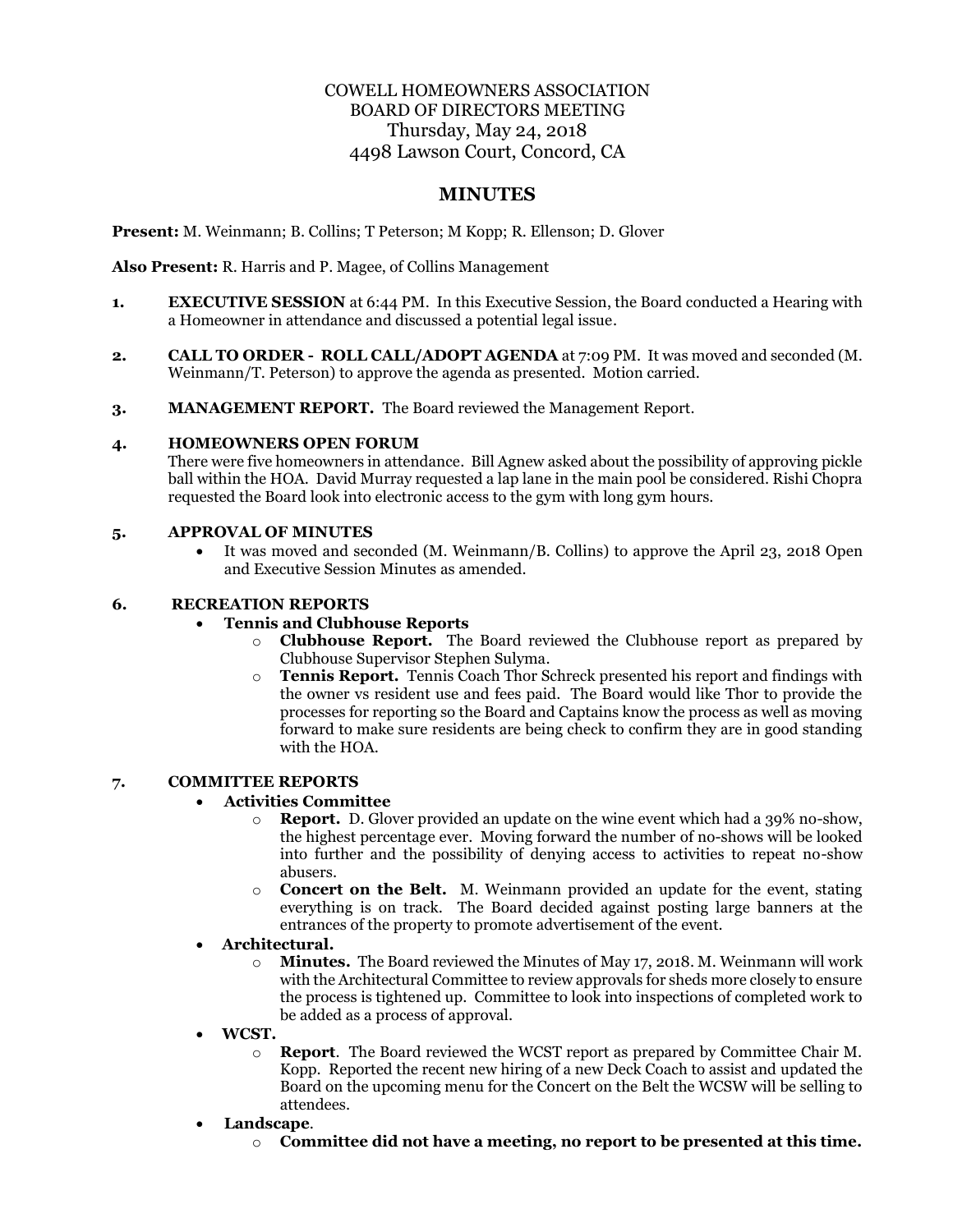- **Communications.** 
	- **Report.** The Board reviewed the Communications Committee report that was presented in the addendum.
- **Facilities.** 
	- o **East Pool Update.** All three head lifeguards have been hired as well as two lifeguards for the pool season. Two additional applications have been provided and are being reviewed at this time.
- **Rules.** No Report**.**
- **Safety and Security.**
	- o The Board reviewed the draft Minutes from the June 19, 2018 meeting.
- **Scout Liaison**
	- o No Report.

#### **8. TREASURER'S REPORT**

- **Treasurer's Report.** D.Glover provided an update on the financials and upcoming CD's. Everything is looking good. Next will be working on the preparing of the upcoming budget approval in August.
- **Delinquency Report.** The Board reviewed the Delinquency Report provided in the addendum.
- **Lien Approval.** There were no new Liens to approve.
- **Collectability Profile Approval.** There were no new Collectability Profiles to approve.
- **Small Claims Approvals.** There were no new Small Claims to approve.

### **9. NEW BUSINESS**

- **Preschool Lease Renewal:** Moved to Executive Session
- **Preschool Playground Inspections and Equipment:** It was moved and seconded (M.Weinmann/T.Peterson) to have the blue and white playground structure to removed per the inspection report.
- **New Business Office Hours:** It was moved and seconded (D.Glover/B.Collins) to change the Business Office hours to 9-5pm Monday thru Friday.

### **10. GOOD OF THE ORDER**

• **Address Homeowner Issues Raised in Forum.** D.Glover would like to investigate adding pickleball to the HOA. T.Peterson recommended adding this to the resident survey before moving forward. R.Ellenson will work on the survey for the June meeting. R.Ellenson will work with Stephen on the possibility of installing electronic access to the gym. Moving forward the General Manager will be responding to all resident who attend the Board meetings and complete speaker card in writing either via email provided or letter by mail thanking them for their attendance and the outcome of the Board discussion regarding any items they bring to the Boards attention.

#### • **Directors' Comments**

- o R. Ellenson: Thanked Pat Magee for his service to the HOA. Brought to the Boards attentions that during his attendance at the recent HOA Law Seminar it was mentioned the violations greater than 5 years has a statue of limitations if not previously reported.
- o M. Weinmann: Apologized for a outburst during meeting. Suggested a HOA calendar to be placed in the board packet to help monitor all of the items on the meetings agendas.
- o D. Glover: Thanked Pat Magee for his contributions to the community.
- o T. Peterson: Thanked Pat Mcgee for his service. Recommended the Board start talking away residence access to events if they RSVP and miss more then three. Commented that the shed process needs to be tightened up. Regarding the shed issue he would like to see ownership for the oversight. Enforcement needs to be tightened up and would like to see follow thru by the Architectural Committee.
- o M. Kopp: Wine event was great. Suggest HOA investing in a few cocktail tables for those who like to stand.
- o President's Report: There are openings for the upcoming election. Three incumbents up for re-election and would like to know from them if they would like to rerun for the Board. There are two potentials who would likely want to be involved. Deadline will be July  $15<sup>th</sup>$